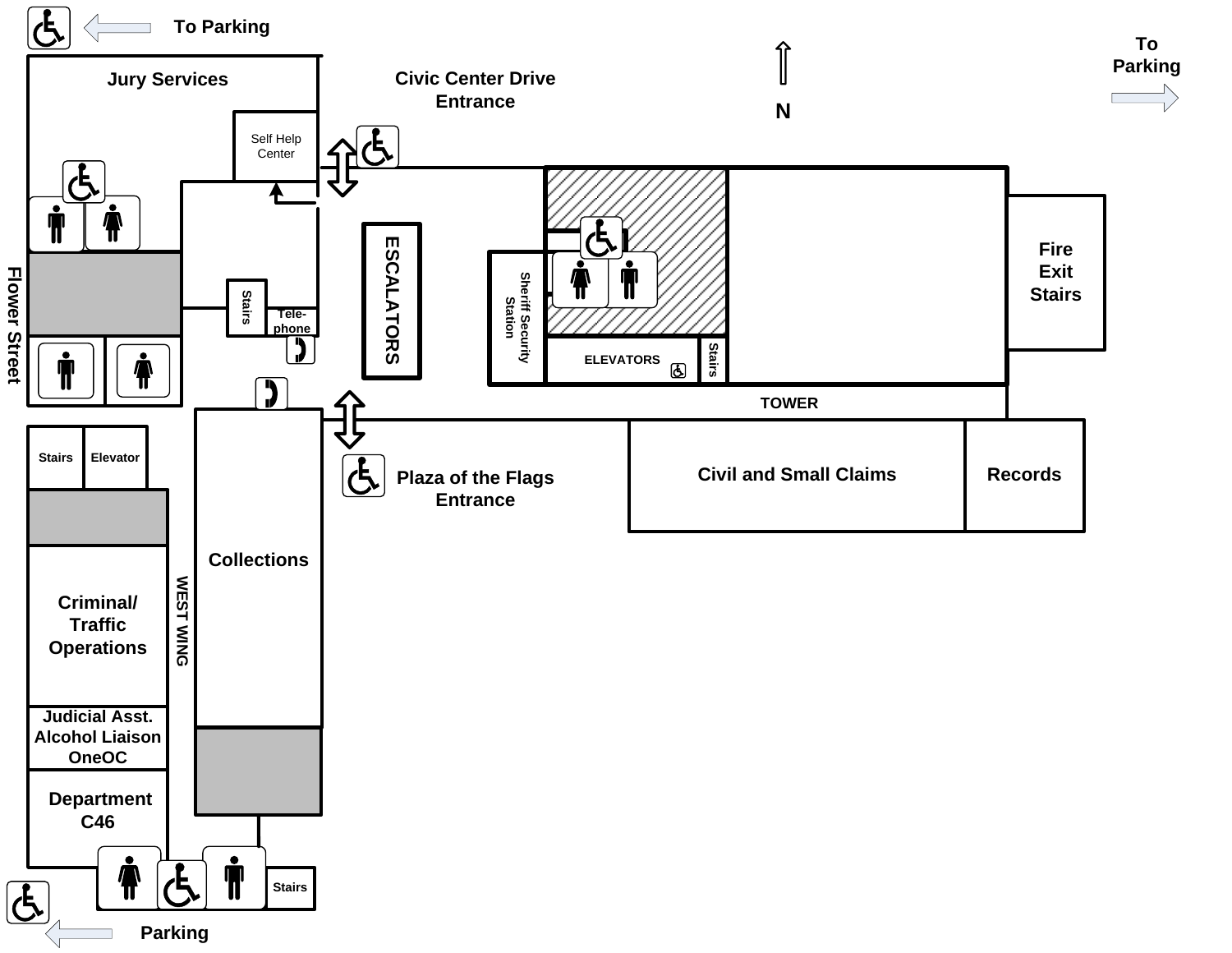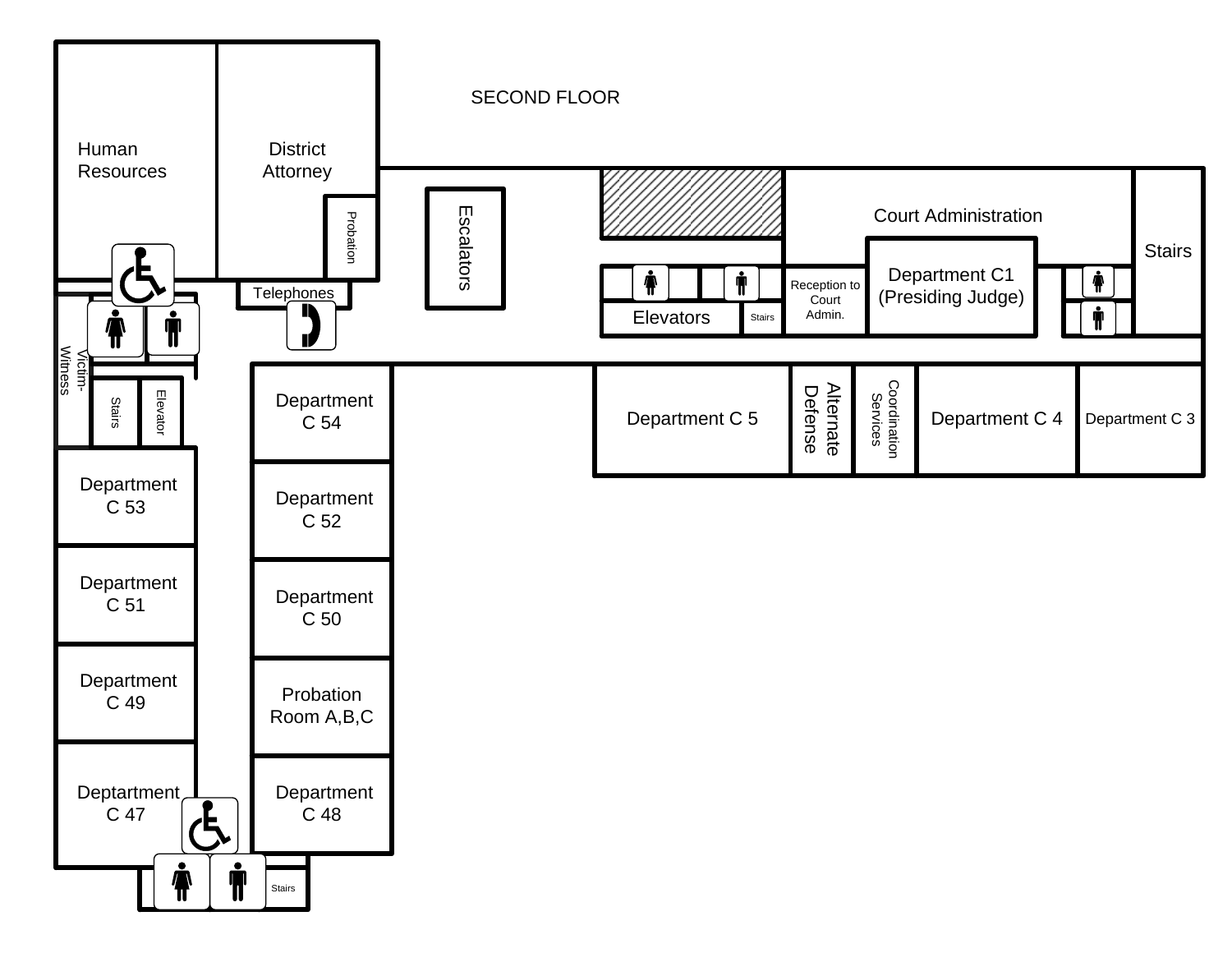**THIRD FLOOR**